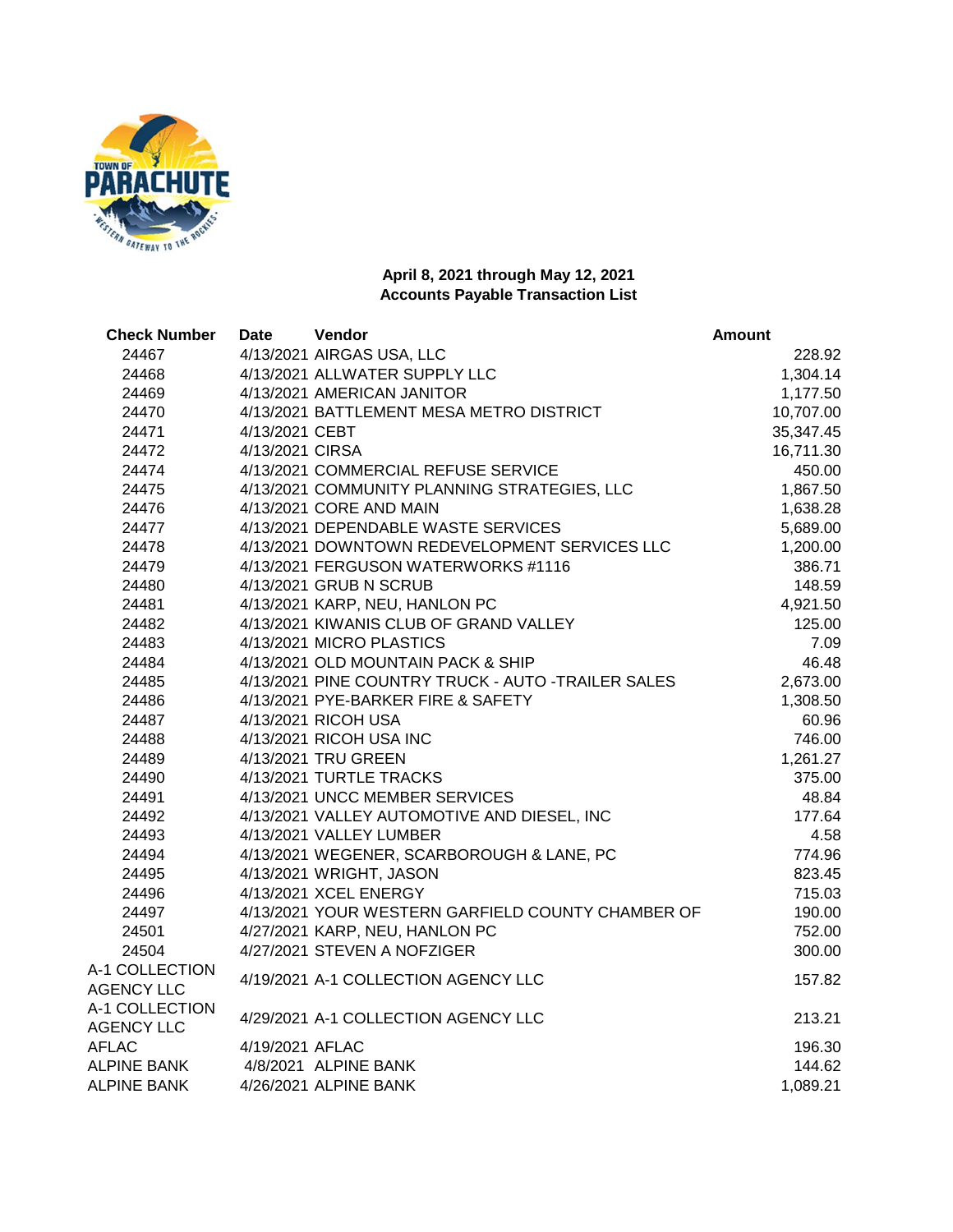

| <b>Check Number</b>                                    | <b>Date</b> | Vendor                                       | <b>Amount</b> |
|--------------------------------------------------------|-------------|----------------------------------------------|---------------|
| FIRE & POLICE<br>PENSION ASSOC                         |             | 4/8/2021 FIRE & POLICE PENSION ASSOC         | 2,509.85      |
| FIRE & POLICE<br>PENSION ASSOC                         |             | 4/19/2021 FIRE & POLICE PENSION ASSOC        | 2,564.99      |
| <b>KANSAS CITY LIFE</b><br><b>INSURANCE</b>            |             | 4/8/2021 KANSAS CITY LIFE INSURANCE          | 1,026.22      |
| <b>LIBERTY</b><br>NATIONAL LIFE<br><b>INSURANCE CO</b> |             | 4/19/2021 LIBERTY NATIONAL LIFE INSURANCE CO | 69.57         |
| <b>ORCHARD TRUST</b><br><b>COMPANY INC</b>             |             | 4/8/2021 ORCHARD TRUST COMPANY INC           | 3,593.76      |
| <b>ORCHARD TRUST</b><br><b>COMPANY INC</b>             |             | 4/19/2021 ORCHARD TRUST COMPANY INC          | 3,717.68      |
| <b>PAYFLEX</b><br><b>SYSTEMS USA INC</b>               |             | 4/8/2021 PAYFLEX SYSTEMS USA INC             | 382.17        |
| <b>PAYFLEX</b><br>SYSTEMS USA INC                      |             | 4/19/2021 PAYFLEX SYSTEMS USA INC            | 328.00        |
| <b>PAYFLEX</b><br><b>SYSTEMS USA INC</b>               |             | 4/26/2021 PAYFLEX SYSTEMS USA INC            | 154.54        |
| <b>PAYFLEX</b><br><b>SYSTEMS USA INC</b>               |             | 4/29/2021 PAYFLEX SYSTEMS USA INC            | 70.74         |
| PAYLOCITY CORP                                         |             | 4/8/2021 PAYLOCITY CORP                      | 42,380.41     |
| PAYLOCITY CORP                                         |             | 4/12/2021 PAYLOCITY CORP                     | 116.67        |
| PAYLOCITY CORP                                         |             | 4/19/2021 PAYLOCITY CORP                     | 47,189.45     |
| PAYLOCITY CORP                                         |             | 4/29/2021 PAYLOCITY CORP                     | 45,240.61     |
| <b>PROVELOCITY</b>                                     |             | 4/19/2021 PROVELOCITY                        | 2,066.50      |
| <b>PROVELOCITY</b>                                     |             | 4/26/2021 PROVELOCITY                        | 1,100.00      |
|                                                        |             | UMB CREDIT CARD 4/12/2021 UMB CREDIT CARD    | 11,555.91     |
| <b>WEX INC</b>                                         |             | 4/8/2021 WEX INC                             | 6,615.59      |
| <b>XCEL ENERGY</b>                                     |             | 4/26/2021 XCEL ENERGY                        | 3,490.66      |
| <b>XCEL ENERGY</b>                                     |             | 4/29/2021 XCEL ENERGY                        | 4,548.57      |
| 24473                                                  |             | 4/13/2021 COLORADO CODE CONSULTING           | 4,062.50      |
| 24498                                                  |             | 4/27/2021 COMMUNITY COUNTS                   | 100.00        |
| 24499                                                  |             | 4/27/2021 GALLS, AN ARAMARK, CO LLC          | 182.19        |
| 24500                                                  |             | 4/27/2021 GARFIELD COUNTY CLERK & RECORDER   | 250.00        |
| 24502                                                  |             | 4/27/2021 PINNACOL ASSURANCE                 | 9,978.04      |
| 24503                                                  |             | 4/27/2021 RICOH USA INC                      | 373.00        |
| 24505                                                  |             | 4/27/2021 TRU GREEN                          | 1,290.50      |
| 24506                                                  |             | 4/27/2021 USA BLUE BOOK                      | 610.47        |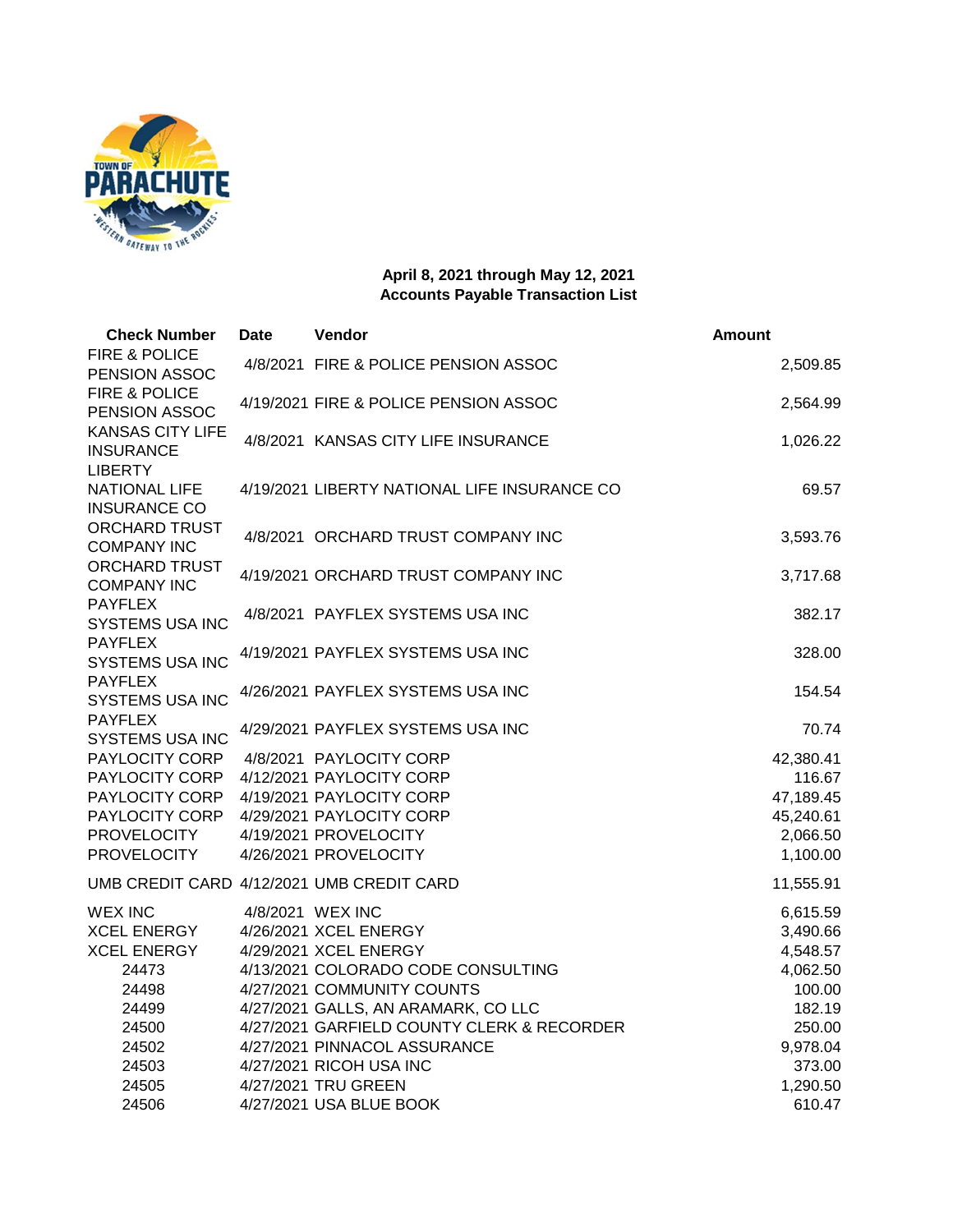

| <b>Check Number</b>                       | <b>Date</b>    | Vendor                                               | <b>Amount</b> |  |
|-------------------------------------------|----------------|------------------------------------------------------|---------------|--|
| 24507                                     |                | 4/27/2021 VALLEY LUMBER                              | 5.18          |  |
| 24508                                     |                | 4/27/2021 MASTER AUTOMOTIVE, INC                     | 240.00        |  |
| 24509                                     |                | 4/27/2021 ALIGN MULTIMEDIA LLC                       | 7,500.00      |  |
| 24510                                     |                | 4/27/2021 GARFIELD COUNTY PUBLIC INFORMATION OFFICER | 25.00         |  |
| 24511                                     |                | 4/27/2021 WEGENER, SCARBOROUGH & LANE, PC            | 159.00        |  |
| 24512                                     |                | 5/11/2021 360 ELECTRIC, LLC                          | 1,562.77      |  |
| 24513                                     |                | 5/11/2021 A STITCH IN TIME                           | 30.00         |  |
| 24514                                     |                | 5/11/2021 AMERICAN JANITOR                           | 1,860.00      |  |
| 24515                                     | 5/11/2021 CEBT |                                                      | 35,243.45     |  |
| 24516                                     |                | 5/11/2021 COVENANT TOWING & TRANSPORT                | 790.25        |  |
| 24517                                     |                | 5/11/2021 DEPENDABLE WASTE SERVICES                  | 6,020.12      |  |
| 24518                                     |                | 5/11/2021 DORNAN, BRIAN                              | 140.00        |  |
| 24519                                     |                | 5/11/2021 FARIS MACHNERY COMPANY                     | 1,277.00      |  |
| 24520                                     |                | 5/11/2021 FASTENAL                                   | 186.80        |  |
| 24521                                     |                | 5/11/2021 FERGUSON WATERWORKS #1116                  | 1,027.42      |  |
| 24522                                     |                | 5/11/2021 FIKES WEST INC                             | 68.00         |  |
| 24523                                     |                | 5/11/2021 GARFIELD COUNTY CLERK & RECORDER           | 194.00        |  |
| 24524                                     |                | 5/11/2021 HIGH COUNTRY ENGINEERING, INC              | 25,323.91     |  |
| 24525                                     |                | 5/11/2021 MICRO PLASTICS                             | 32.22         |  |
| 24526                                     |                | 5/11/2021 OLD MOUNTAIN PACK & SHIP                   | 98.58         |  |
| 24527                                     |                | 5/11/2021 PARACHUTE AUTO PARTS & SUPPLY              | 47,774.00     |  |
| 24528                                     |                | 5/11/2021 PARACHUTE SERVICE                          | 236.25        |  |
| 24529                                     |                | 5/11/2021 RAPID CREEK MECHANICAL COMPANY             | 1,188.00      |  |
| 24530                                     |                | 5/11/2021 RICOH USA                                  | 89.96         |  |
| 24531                                     |                | 5/11/2021 SCHAEFFER'S SPECIALIZED LUBRICANTS         | 2,453.00      |  |
| 24532                                     |                | 5/11/2021 SGS North America Inc                      | 532.42        |  |
| 24533                                     |                | 5/11/2021 STEVEN A NOFZIGER                          | 200.00        |  |
| 24534                                     |                | 5/11/2021 SYMBOL ARTS                                | 1,277.00      |  |
| 24535                                     |                | 5/11/2021 TRITECH FORENSICS                          | 127.08        |  |
| 24536                                     |                | 5/11/2021 TWO VALLEY TIRE                            | 297.34        |  |
| 24537                                     |                | 5/11/2021 UNCC MEMBER SERVICES                       | 63.36         |  |
| 24538                                     |                | 5/11/2021 VALLEY AUTOMOTIVE AND DIESEL, INC          | 84.00         |  |
| 24539                                     |                | 5/11/2021 VERITONE                                   | 2,400.00      |  |
| 24540                                     |                | 5/11/2021 VITAL RECORDS CONTROL                      | 125.52        |  |
| 24541                                     |                | 5/11/2021 WB SUPPLY INC                              | 20.31         |  |
| 24542                                     |                | 5/11/2021 XCEL ENERGY                                | 220.73        |  |
| ALPINE BANK                               |                | 5/10/2021 ALPINE BANK                                | 96.82         |  |
| <b>FIRE &amp; POLICE</b><br>PENSION ASSOC |                | 5/10/2021 FIRE & POLICE PENSION ASSOC                | 2,487.41      |  |